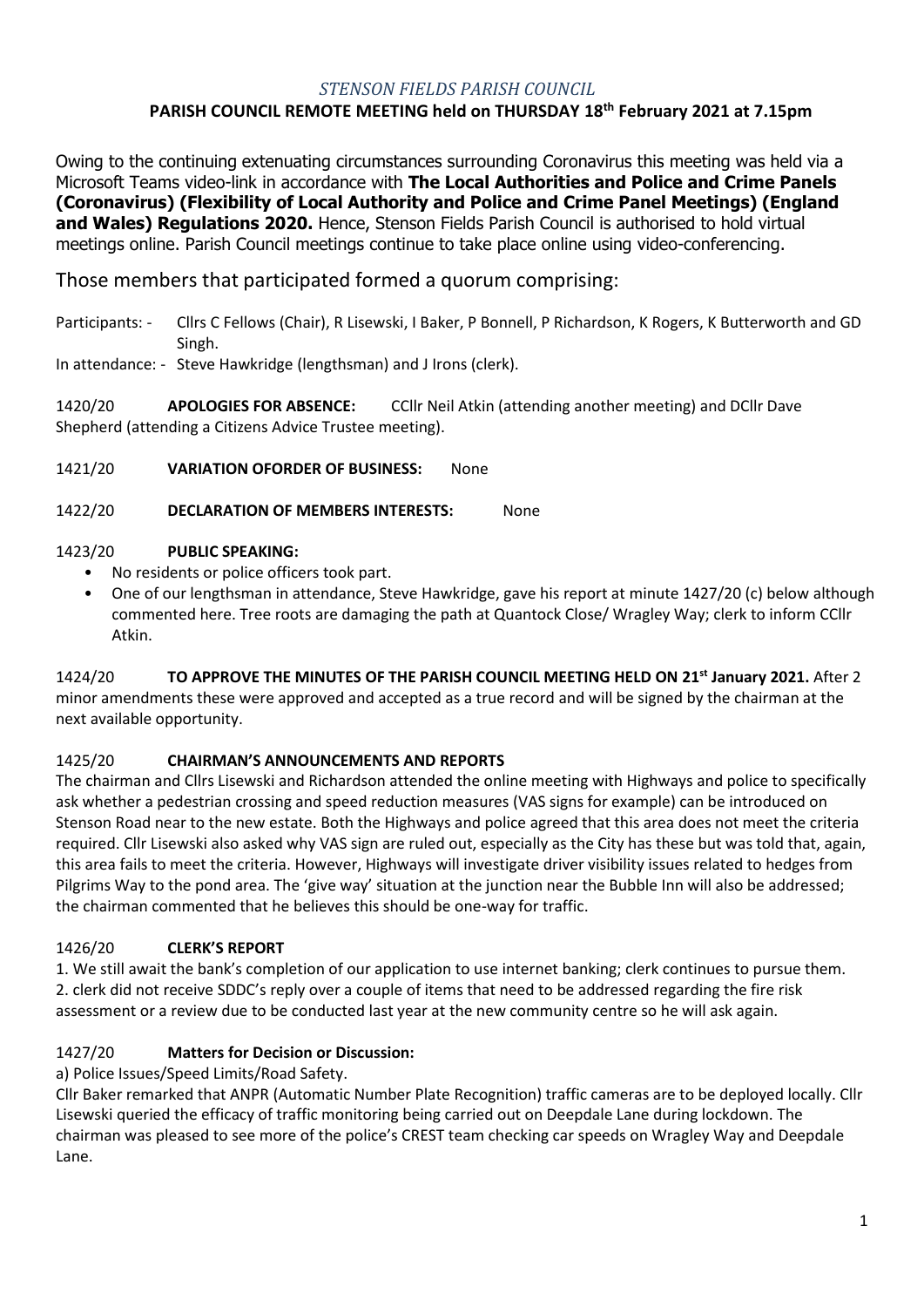b) Saxon Gate at Newton Village Development, Stenson Road.

Cllr Lisewski noted that a youth had been caught on the roof of the Community Centre which the safer neighbourhood team is dealing with.

c) Lengthsmen Scheme.

- Biffa has emptied both ours and the school's bins on different days after confirming that Tuesday is now the collection day. Clerk to ask Biffa for confirmation of its intended, regular collection day.
- The waste bin which sits between Burnside Road and Glendon Road is now missing its base; clerk to inform SDDC.
- Steve reported a damaged and raised drain on Wragley Way which has been repaired. He also reported a drain with a similar issue on Goathland Road.
- New graffiti has appeared on the kickboard at Ledbury Chase play park.
- Steve wondered why the SDDC logo has disappeared from street signage; members thought these had either faded or have eroded over time.
- The 2 new litter pickers/ grabbers ordered from SDDC have still not arrived; clerk asked last week to be told these will be delivered soon.

The chairman thanked Steve for his report and both he and Jane for their litter-picking service.

d) Environmental issues (Biffa, trees, bulbs, bins etc). nothing further.

Cllr Baker was dismayed to see damaged and removed plant bulbs in areas around the base of telecommunication poles on Zetland Crescent and Wragley Way; this happened when BT fitted new poles and cable boxes. Clerk to contact BT asking whether they will replace.

e) Update on SDDC permission (or otherwise) regarding Ledbury Chase fencing/ play equipment, tree issue at Tedworth Avenue and registration of this and other open land. Clerk twice contacted the Cultural Services Manager at SDDC who attended the Ledbury Chase site visit and who has now replied to say the following:

*\*proposed gates and fencing or play equipment – my recollection is that the Parish were going to go away and discuss the issues and their preferences. We will be able to comment further when these are known.*

*Information given to residents by planning services – matter followed up internally to avoid repetition Land ownership – the Council owns the land where the trees were removed. I have a meeting next week with colleagues to see what measures we might take to reinforce this with residents and protect other trees. Any other land matters including any at Stenson are dealt with at regular meetings with legal colleagues.*

*Replacement trees – there are no plans at the moment, but future planting will be one consideration at my upcoming meeting.*

**\*Resolved:** clerk to inform this manager that we prefer fencing to be fitted around the play area.

f) To arrange a memorial plaque to Jack Harvey. **Resolved:** the chairman was asked by a family member if they can purchase and fit a plaque to a bench which was **agreed.**

# 1428/20 **To consider planning application:**

DMPA/2020/1445 - The erection of extensions at 11 Merrybower Close, Stenson Fields. **Resolved:** no objection. DMPA/2021/0138 - The pruning of an oak tree covered by South Derbyshire District Council Tree Preservation Order no. 346 at 20 Glenmore Drive, Stenson Fields. **Resolved:** no objection.

## **Decisions:**

DMPA/2020/1279 - Retrospective application for the infill area under front canopy and convert garage into bedroom with wet room at 9 Fox Close, Stenson Fields. **Approved subject to 2 parking spaces being permanently maintained.** Cllr Lisewski is concerned that the quality of build may fall short of regulations; clerk to enquire with SDDC.

DMPA/2020/1140 - The removal of existing conservatory and the erection of extensions at 9 Tavistock Close, Stenson Fields**. Approved subject to conditions**

## **Consultation enquiries** with SDDC:

2 felled silver birch trees near to Tedworth Avenue; see above at minute 1427/20 e.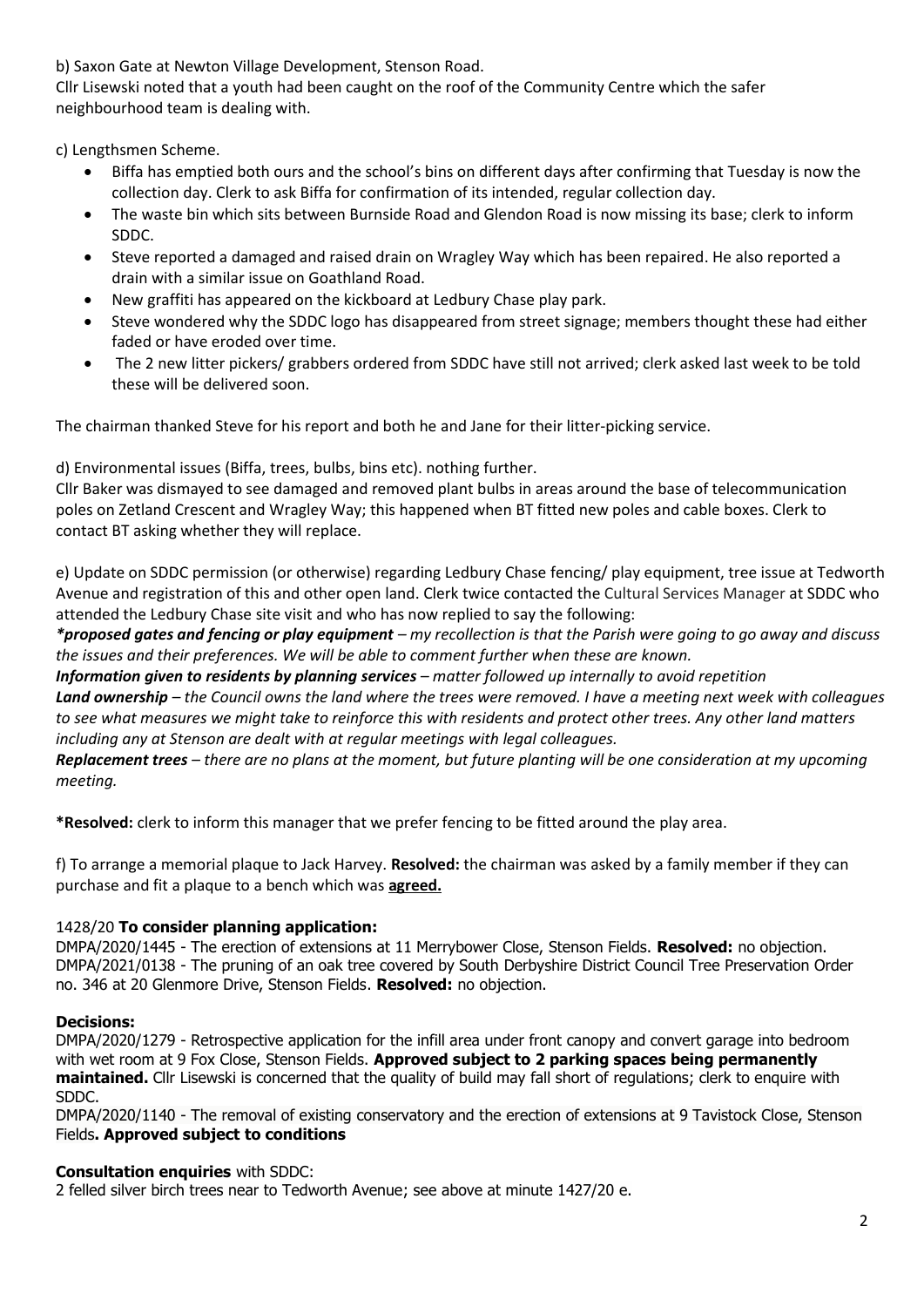Extension to the rear of 2 Dulverton Avenue; SDDC confirmed that no planning application had been submitted. Nac Shak fast food outlet's unauthorised signs and a food business allegedly operating without planning consent; we await SDDC's reply.

Cllr Baker observed that there has been no planning application relating to a side extension at 8 Cowdrey Close; clerk to enquire.

Cllr Lisewski is dismayed that council is not being kept abreast of some decisions taken at county/ district level, especially in relation to the proposed garden village and associated A50 junction. Clerk to ask DCllr Peter Watson, chair of the IGV meetings, the reason.

Clerk wrote to Steffan Saunders, new head of planning at district council, twice since mid-December of our displeasure over missing/ late notifications on its planning portal and asked for a meeting with him. As there has been no reply clerk to ask DCllr Shepherd to kindly pursue.

#### 1429/20 **Finance**

(a) Accounts for Payment – cheques to be approved and signed:

| <b>Cheque No</b> | Payee-                                                                                                                                    | Total £ |
|------------------|-------------------------------------------------------------------------------------------------------------------------------------------|---------|
| 002368           | J Irons – Clerk's salary 4 weeks to $15th$ January                                                                                        | 823.49  |
| 002368           | J Irons - clerk's expenses December - January (including clerk's<br>February pension return [£216.72] to be paid online on 19th February* | 321.41  |
| 002369           | J Hawkridge - Lengthsman pay 4 weeks to 15 <sup>th</sup> January (including<br>expenses) $*$                                              | 214.03  |
| 002370           | S Hawkridge - Lengthsman pay 4 weeks to 15 <sup>th</sup> January                                                                          | 170.04  |
| 002371           | HMRC -J Irons' NI January - February                                                                                                      | 49.08   |
| 002372           | C Fellows - chairman's yearly allowance                                                                                                   | 128.00  |
|                  | TOTAL                                                                                                                                     | 1706.05 |

|                                                                     | *clerk's expenses comprise the following:            |          |  |
|---------------------------------------------------------------------|------------------------------------------------------|----------|--|
|                                                                     | Shardlow to Stenson Fields & return                  | £ 18.20  |  |
|                                                                     | Home allowance (£24 per 4-weekly)                    | £ 24.00  |  |
| Microsoft Office 365 1-year renewal on 26th Jan                     |                                                      | £59.99   |  |
| Envelopes & A4 paper pad on 3rd Feb                                 |                                                      | £ 2.50   |  |
| Clerk's pension rtn in Feb paid online on 19 <sup>th</sup> February |                                                      | £216.72  |  |
|                                                                     |                                                      | £321.41  |  |
|                                                                     | Jane Hawkridge's pay cheque comprises the following: |          |  |
|                                                                     | Wage during the period shown                         | £170.04  |  |
|                                                                     | Ink cartridges and black bin bags                    | £ 43.99  |  |
| Total                                                               |                                                      | £214.03  |  |
| (b)                                                                 | Income – none                                        |          |  |
| (c)                                                                 | Current Account Bank balance as at 28th January      | £4590.92 |  |

(d) as permitted under Financial Rules the clerk visited Cllrs Fellows and Baker on  $19<sup>th</sup>$  February to obtain signatures on cheques.

#### 1430/20 **TO RECEIVE FEEDBACK AND REPORTS FROM COUNCIL REPRESENTATIVES ON OUTSIDE BODIES**

Cllr Rogers described how the surgery is perusing records of patients' mobile and internet contact details. It wishes to reduce the number of patients standing outside (and in the new waiting room) to access the surgery by messaging them first. A new telephone system should be installed by  $1<sup>st</sup>$  June. Staff will start vaccinating home-bound patients this coming weekend. A PPG meeting will be held later this month which Cllr Rogers will endeavour to attend.

The chairman thanked Cllr Rogers for his report.

1431/20 **ITEMS FOR INFORMATION** Clerk had circulated recent DALC newsletters and Coronavirus updates received through DALC's Zoom meetings and DCC news bulletins.

Cllr Lisewski commended the chairman for his handling and attention to the protocol of remote meetings; and the clerk for arranging these and taking minutes considering the challenge of doing so online. He also mentioned that the